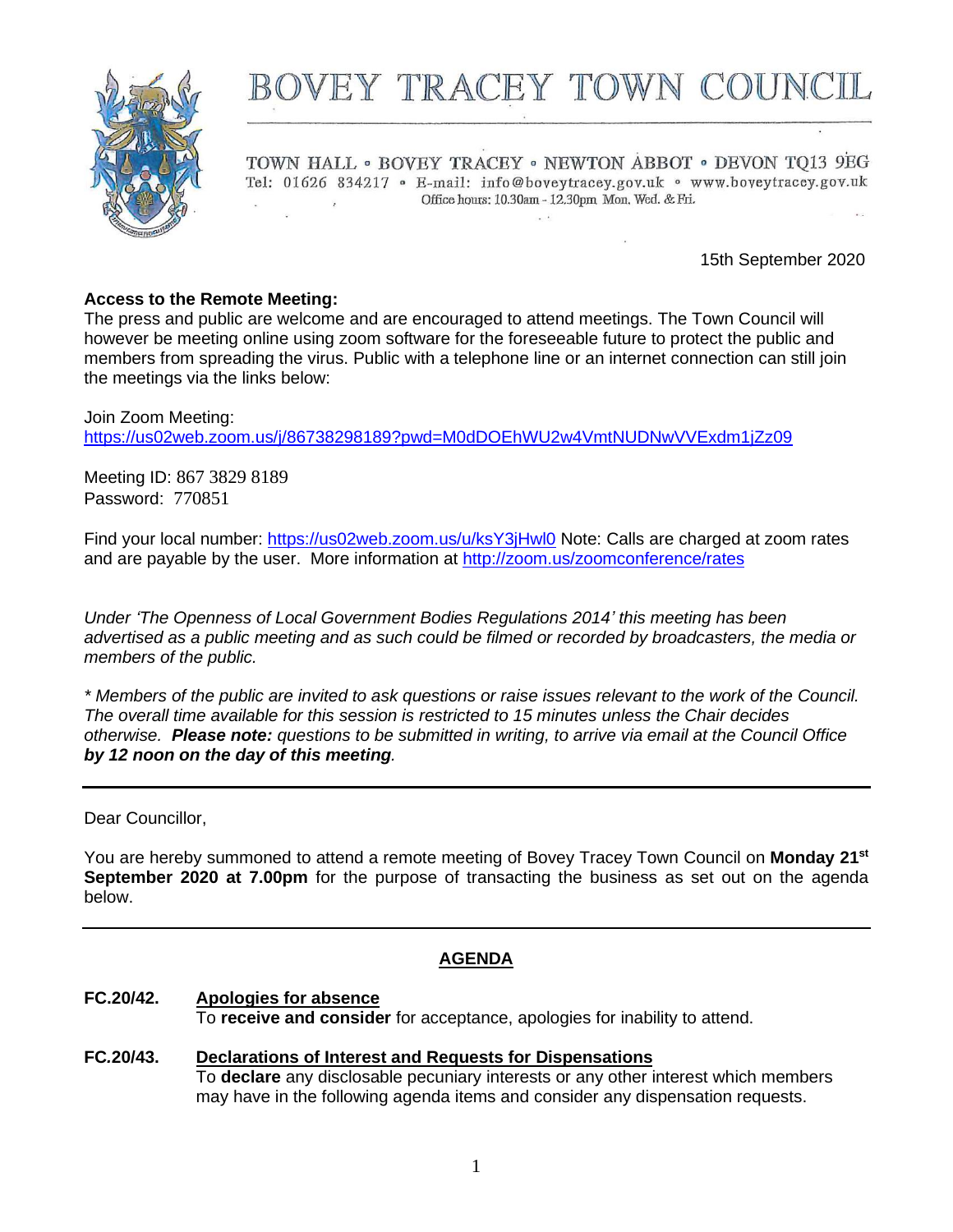#### **FC.20/44. Minutes**

i) To **receive** and resolve as a correct record the minutes of the Full Council meeting held on 29.6.20 (\**[copy enclosed\).](https://www.dropbox.com/s/pn0v0qn0nmnr3xd/21.09.20%20-%20Full%20Council%20mtg%20mins%2029.6.20.doc?dl=0)*

ii) To **receive** an update on any matters arising from the Full Council meeting.

#### **FC.20/45. Standing Item – Climate Emergency:**

**To note** the Council Declaration and to embed the climate emergency declaration across all Council services, activities, plans and other relevant work, considering the environmental impact of decisions, ensuring a fully integrated approach to mitigating the impact of climate change.

#### *The meeting will go out of session*

#### **FC.20/46. Reports from Key Bodies on Parish related matters:**

To **receive** the reports *(if any)* from key bodies including:

i) Chaplain to the Council *[\(copy enclosed\)](https://www.dropbox.com/s/u2hnn5hcl02wrrt/21.09.20%20-%20Report%20from%20the%20Churches%20to%20the%20Town%20Council.docx?dl=0)*

ii) Police *[\(copy enclosed\)](https://www.dropbox.com/s/fo04ig93bd43nkv/21.09.20%20-%20Devon%20%26%20Cornwall%20POlice%20Report.pdf?dl=0)*

iii) County, District and Town Councillors

- iv) Town Mayor's Interests
- v) Other outside bodies

#### **FC.20/47. Questions and Statements by the Public**

The Town Mayor will invite Members of the Public to ask questions or make statements (maximum 3 minutes per person).

#### *The meeting will go back into session*

#### **FC.20/48. Business Raised by the Public:**

To **resolve** to refer any business raised by the public in public discussion and any other matters or items of information from Councillors, to the appropriate Committee or to resolve to agree on any other action.

#### *Committee Meeting Reports*

**FC.20/49. Recreation, Parks & Property Committee (RP&P) Committee**: i) To **receive and adopt** the minutes of the meeting held on 13.7.20 (*[\\*draft copy](https://www.dropbox.com/s/y9s044wf9jo0gj3/21.09.20%20-%20RP%26P%20Comm%20mtg%20Mins%2013.7.20.doc?dl=0) [enclosed\).](https://www.dropbox.com/s/y9s044wf9jo0gj3/21.09.20%20-%20RP%26P%20Comm%20mtg%20Mins%2013.7.20.doc?dl=0)* A brief verbal summary highlighiting key issues will be provided.

### **FC.20/50. Finance, Resources & General Purposes (FR&GP) Committee:**

i) To **receive and adopt** the minutes of the meeting held on 7.9.20 *[\(\\*draft copy](https://www.dropbox.com/s/36eg1opleac4n7b/21.09.20%20-%20FR%26GP%20DRAFT%20Mtg%20Mins%20-%2007.09.20.doc?dl=0) [enclosed\).](https://www.dropbox.com/s/36eg1opleac4n7b/21.09.20%20-%20FR%26GP%20DRAFT%20Mtg%20Mins%20-%2007.09.20.doc?dl=0)* A brief verbal summary highlighiting key issues will be provided.

**FC.20/51. Planning & Environment Committee**: i) To **receive and adopt** the minutes of the meetings held on 13.7.20 (\**copy [enclosed\),](https://www.dropbox.com/s/xflhejcksrbriw1/21.09.20%20-%20Planing%20%26%20Env%20Comm%20mtg%20Mins%2013.7.20.doc?dl=0)* [07.09.20](https://www.dropbox.com/s/scfwo2g0ymxhley/21.09.20%20-%20Planning%20%26%20Env%20Comm%20mtg%20DRAFT%20Minutes%2007.09.20.doc?dl=0) & [Recess Report](https://www.dropbox.com/s/zbcfhm0z67elplv/21.09.20%20-%20Summer%20Recess%20report%20Pl%20%26%20Env.doc?dl=0) *(\*draft copies enclosed).* A brief verbal summary highlighiting key issues will be provided.

#### *Items for Consideration*

## **FC.20/52. Emergency Planning:**

To receive a report from Cllr Brooke requesting members **consider** whether an Emergency Planning Process should progress. *[\(\\*copy enclosed\).](https://www.dropbox.com/s/md884k543q8fw7q/21.09.20%20Emergency%20planning%20-%20report%20to%20Full%20Council%20Sept%202020.docx?dl=0)*

**FC.20/53. Events: Remembrance Parade & Christmas Lights Switch-on:** To **consider** whether or not to proceed with the following events for 2020: